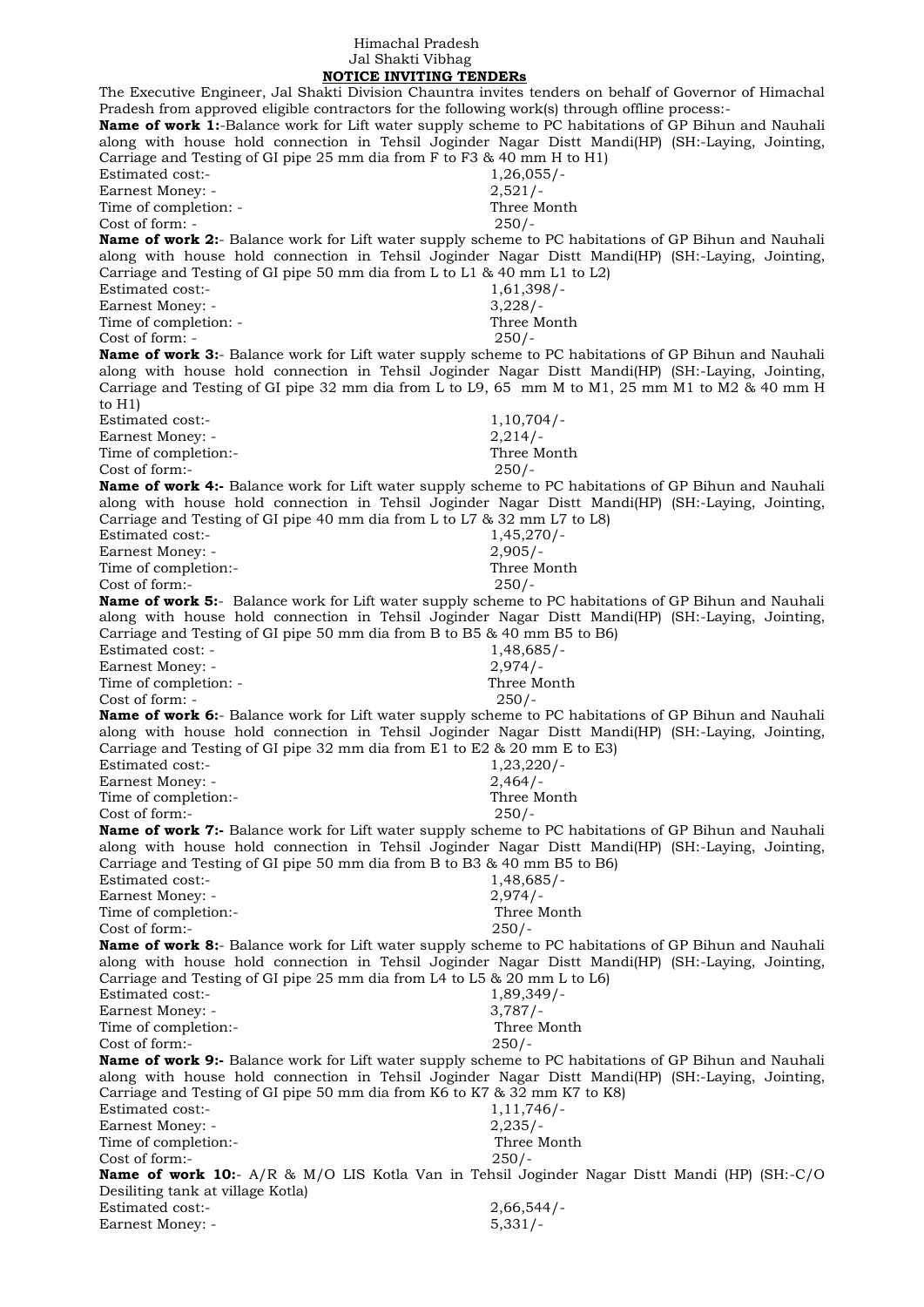| Time of completion:-<br>Cost of form:-                                                                                                                                                                                      | Three Month<br>$250/-$    |
|-----------------------------------------------------------------------------------------------------------------------------------------------------------------------------------------------------------------------------|---------------------------|
| Name of work 11:- Providing LWSS to GP Ner Gharwasra, Kass and Bhararu (Under JJM) in Tehsil<br>Joginder Nagar Distt Mandi (HP)(SH:-C/O RCC storage tank 25000 ltrs capacity at village Gaduhi Harizen                      |                           |
| Basti).<br>Estimated cost:-                                                                                                                                                                                                 | $2,51,353/$ -             |
| Earnest Money: -                                                                                                                                                                                                            | $5,027/-$                 |
| Time of completion:-<br>Cost of form:-                                                                                                                                                                                      | Three Month<br>$250/-$    |
| Name of work 12:-C/O FIS Ropa Padhar, Gumma Har and Jimjima Kuhl in Tehsil Joginder Nagar Distt<br>Mandi (HP) (SH:-C/O CC liing of main channel to branch from RD 700/0 to $250 = 250$ Rmt)                                 |                           |
| Estimated cost:-                                                                                                                                                                                                            | $1,67,686/-$              |
| Earnest Money: -<br>Time of completion:-                                                                                                                                                                                    | $3,354/-$<br>Three Month  |
| Cost of form:-                                                                                                                                                                                                              | $250/-$                   |
| Name of work 13:- CAD cluster of 7 Nos FIS under Chauntra Block in Tehsil Joginder Nagar Distt Mandi                                                                                                                        |                           |
| (HP) (SH:-CAD of FIS Sarkari Kuhl) $158$ to $240$ Rmt = $82$ Rmt)<br>Estimated cost:-                                                                                                                                       |                           |
| Earnest Money: -                                                                                                                                                                                                            | 4,51,457/<br>$9,029/-$    |
| Time of completion:-                                                                                                                                                                                                        | Six Month                 |
| Cost of form:-                                                                                                                                                                                                              | $250/-$                   |
| <b>Name of work 14:-</b> CAD cluster of 7 Nos FIS under Chauntra Block in Tehsil Joginder Nagar Distt<br>Mandi(HP) (SH:-CAD of FIS Tang-Tanoo Kuhl) 1200 to 1265 Rmt = 65 Rmt)                                              |                           |
| Estimated cost:-                                                                                                                                                                                                            | 4,30,448/                 |
| Earnest Money: -                                                                                                                                                                                                            | $8,609/-$                 |
| Time of completion:-<br>Cost of form:-                                                                                                                                                                                      | Six Month<br>$250/-$      |
| Name of work 15:- CAD cluster of 7 Nos FIS under Chauntra Block in Tehsil Joginder Nagar Distt Mandi                                                                                                                        |                           |
| (HP) (SH:-CAD of FIS Sarkari Kuhl HDPE pipe 75 mm = 150 Rmt, 90mm=350 Rmt (Line No 2 RD from                                                                                                                                |                           |
| $1770/0$ to 400 = 400 Rmt) (Sluice valve chamber = 1 No (Line No 2 and pipe outlet 5 Nos Line No2)                                                                                                                          |                           |
| $(R/Wall RD 1360 to 1367 = 7 Rmt).$<br><b>Estimated cost:-</b>                                                                                                                                                              | $3,84,382/-$              |
| Earnest Money: -                                                                                                                                                                                                            | $7,688/-$                 |
| Time of completion:-                                                                                                                                                                                                        | Six Month                 |
| Cost of form:-                                                                                                                                                                                                              | $250/-$                   |
| <b>Name of work 16:-</b> CAD cluster of 7 Nos FIS under Chauntra Block in Tehsil Joginder Nagar Distt Mandi<br>(HP) (SH:-CAD of FIS Sarkari Kuhl HDPE pipe 110 mm = 200 Rmt, 140mm=200 Rmt (pipe outlet 2 Nos<br>Line No2). |                           |
| Estimated cost:-                                                                                                                                                                                                            | $2,30,469/$ -             |
| Earnest Money: -                                                                                                                                                                                                            | $4,609/-$                 |
| Time of completion:-<br>Cost of form:-                                                                                                                                                                                      | Six Month<br>$250/-$      |
| Name of work 17:- FIS Masoli in GP Masoli in Tehsil Joginder Nagar Distt Mandi (HP) (SH:-Welding of<br>pipe line 150 mm dia at various RD's)                                                                                |                           |
| Estimated cost:-                                                                                                                                                                                                            | $1,57,584/-$              |
| Earnest Money: -                                                                                                                                                                                                            | $3,152/-$                 |
| Time of completion:-<br>Cost of form:-                                                                                                                                                                                      | Three Month<br>$250/-$    |
| Name of work 18:- PWSS in GP Dhelu, Nichla Garoru Darat Bagla and Masoli in Tehsil Joginder Nagar                                                                                                                           |                           |
| Distt Mandi (HP) (SH:-C/O spring intake with sanitary protect at Gugali Khad)under JJM.                                                                                                                                     |                           |
| Estimated cost:-<br>Earnest Money: -                                                                                                                                                                                        | $1,46,745/-$<br>$2,935/-$ |
| Time of completion:-                                                                                                                                                                                                        | Three Month               |
| Cost of form:-                                                                                                                                                                                                              | $250/-$                   |
| Name of work 19:- PWSS in GP Dhelu, Nichla Garoru Darat Bagla and Masoli in Tehsil Joginder Nagar                                                                                                                           |                           |
| Distt Mandi (HP) (SH:-C/O spring intake with sanitary protect at Neharu Nala at Yora)under JJM.<br>Estimated cost:-                                                                                                         | $1,62,582/-$              |
| Earnest Money: -                                                                                                                                                                                                            | $3,252/-$                 |
| Time of completion:-                                                                                                                                                                                                        | Three Month               |
| Cost of form:-<br>Name of work 20:- PWSS to G.P Bhula Bharyara, Pipli, Drubble & Drahal in Tehsil Joginder Nagar                                                                                                            | $250/-$                   |
| District Mandi H.P (SH:-Laying, Jointing, Testing and Carriage of GI pipe 40 MM dia=4010 Rmt from<br>storage Tank upper Bharyara to 2 <sup>nd</sup> stage at Bani)                                                          |                           |
| Estimated cost:-                                                                                                                                                                                                            | $4,36,591/-$              |
| Earnest Money: -                                                                                                                                                                                                            | $8,732/-$                 |
| Time of completion:-<br>Cost of form:-                                                                                                                                                                                      | Three Month<br>$250/-$    |
| <b>Name of work 21:-</b> PWSS to G.P Ahju, Badehar, Matroo and Talkehar in Tehsil Joginder Nagar District                                                                                                                   |                           |
| Mnadi H.P (SH:-Drilling Lowering of Bore well 71 Mtr Deep at Mohan Ghatti in GP Badehar).                                                                                                                                   |                           |
| Estimated cost:-<br>Earnest Money: -                                                                                                                                                                                        | $4,92,921/-$<br>$9,860/-$ |
| Time of completion:-                                                                                                                                                                                                        | One Month                 |
| Cost of form:-                                                                                                                                                                                                              | 250/                      |